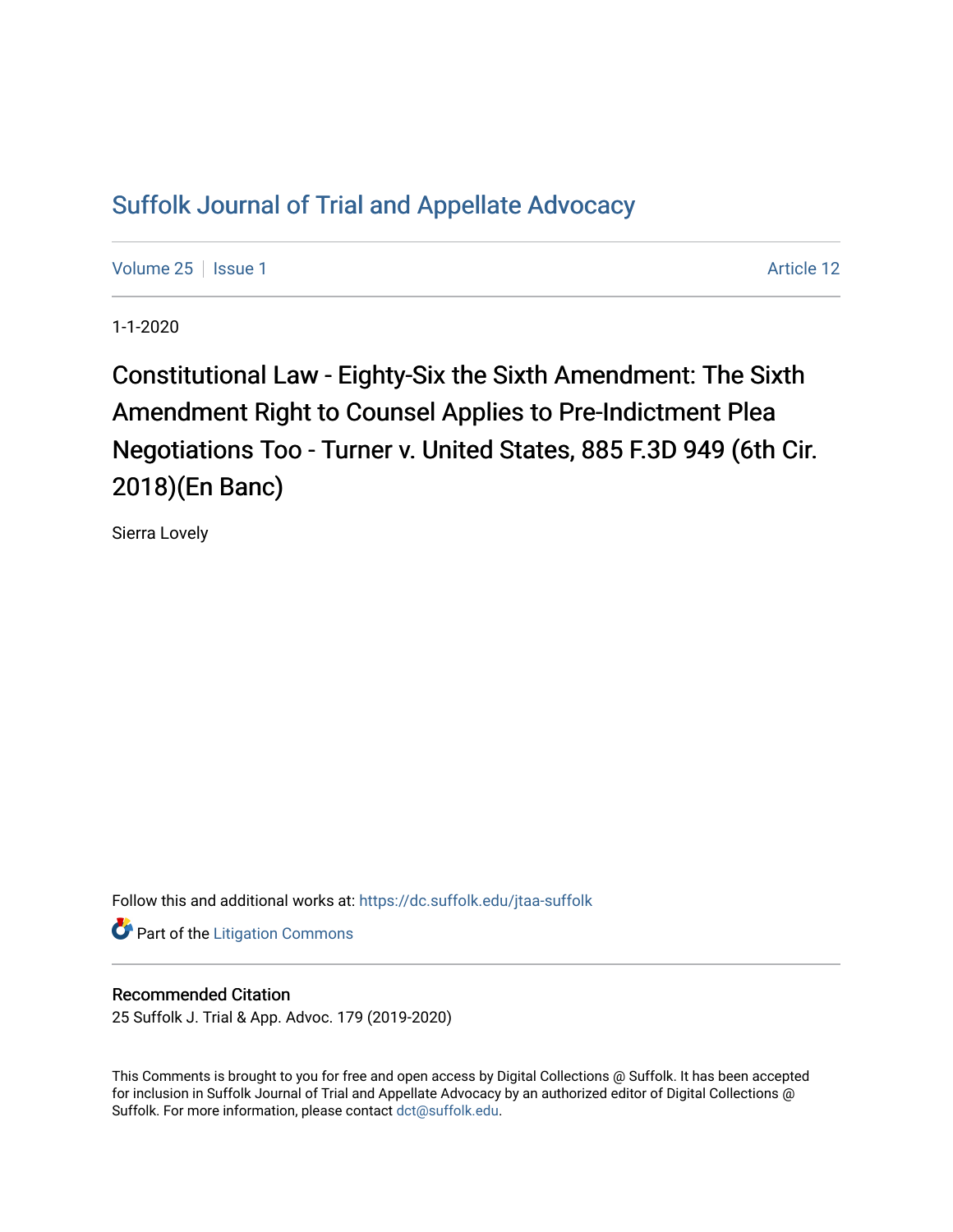## **CONSTITUTIONAL LAW-EIGHTY-SIX THE SIXTH AMENDMENT: THE SIXTH AMENDMENT RIGHT TO COUNSEL APPLIES TO PRE-INDICTMENT PLEA NEGOTIATIONS TOO-***TURNER V. UNITED STATES,* **885 F.3D 949 (6TH CIR. 2018) (EN BANC).**

The Sixth Amendment to the Constitution guarantees certain protections to defendants during critical stages of criminal proceedings.<sup>1</sup> These protections, however, do not extend to the defendant until the prosecution has commenced.2 In *Turner v. United States,<sup>3</sup>*the United States Court of Appeals for the Sixth Circuit, sitting *en banc,* considered whether the Sixth Amendment right to counsel extended to pre-indictment plea negotiations.4 The court held that the Sixth Amendment right to counsel extends to a criminal defendant only once judicial proceedings have commenced, and thus, does not encompass pre-indictment plea negotiations.'

*Id.*

2 *See* Turner v. United States, 885 F.3d 949, 951 (6th Cir. 2018) (en banc) (articulating circumstances under which Sixth Amendment protections attach).

**3** 885 F.3d 949 (6th Cir. 2018) (en banc).

*4 See id.* at 952 (asserting one of two issues addressed in case). Unaddressed in this case comment, the court also decided "whether an indictment in a state prosecution triggers a criminal defendant's Sixth Amendment right to counsel" with respect to "forthcoming federal charges based on the same underlying conduct." *Id.* The court held that the state charge does not trigger the right to counsel in the impending federal charge because the right to counsel is "offense specific" and "cannot be invoked once for all future prosecutions." *Id.* at 954 (quoting McNeil v. Wisconsin, 501 U.S. 171, 175 (1991)).

*5 See Turner,* 885 F.3d at 951 (announcing holding of case).

<sup>&</sup>lt;sup>1</sup> See U.S. CONST. amend. VI (assigning inalienable rights in criminal proceedings).

In all criminal prosecutions, the accused shall enjoy the right to a speedy and public trial, by an impartial jury of the State and district wherein the crime shall have been committed, which district shall have been previously ascertained by law, and to be informed of the nature and cause of the accusation; to be confronted with the witnesses against him; to have compulsory process for obtaining witnesses in his favor, and to have the Assistance of Counsel for his defence [sic].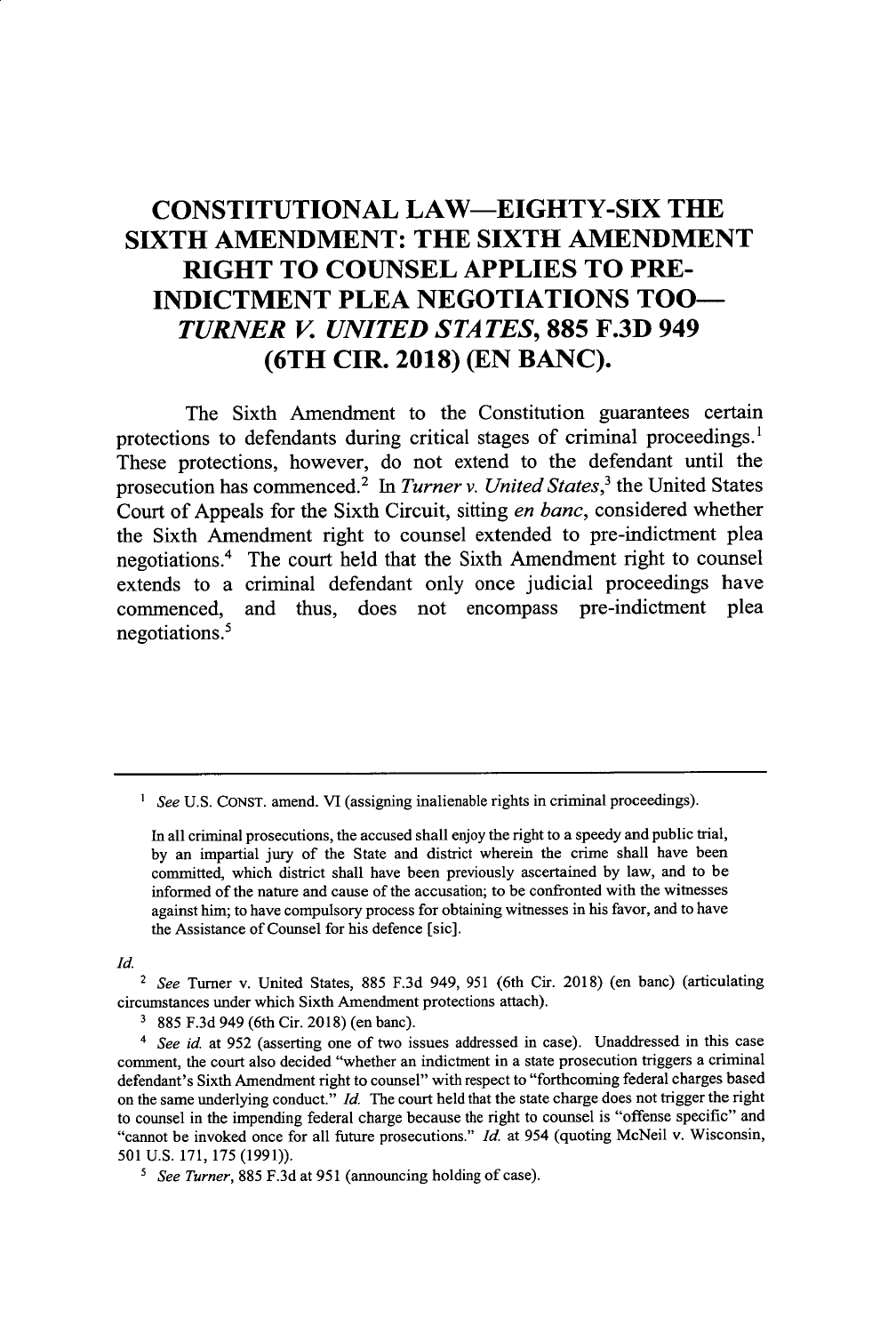In **2007,** John Turner robbed four Tennessee businesses at gunpoint.<sup>6</sup> He was arrested for these crimes **by** a Memphis police officer who also served as a member of a joint federal-state task force.<sup>7</sup> With respect to the state charges, Turner was indicted on multiple counts of aggravated robbery, and he hired an attorney to represent him on these charges, which included representation during the plea negotiations with the state prosecutors.<sup>8</sup> During the state proceedings, it became clear that the United States Attorney's Office planned to bring federal charges, including those related to robbery and firearm possession, against Turner as part of the federal-state task force.<sup>9</sup> The Assistant United States Attorney ("AUSA") offered Turner's attorney a plea of fifteen years.'° The **AUSA** stipulated, however, that the offer "would expire if and when a federal grand jury indicted Turner."<sup>11</sup> It is disputed, but not of consequence to the issue at hand, whether Turner refused the plea deal once it was offered or if he was even presented with the deal at all.<sup>12</sup> The grand jury in the Western District of Tennessee

*<sup>6</sup> See id* (outlining underlying crimes Turner committed); *see also* Brief for the United States in Opposition at **\*5-6,** Turner v. United States, 885 F.3d 949 (6th Cir. 2018) (No. 18-106), 2018 Lexis 4602 (businesses included dry cleaner, beauty shop, pizza parlor, and convenience store).

**<sup>7</sup>** *See Turner,* 885 F.3d at 951 (iterating basis for federal and state cases); Turner v. United States, 848 F.3d 767, 768 (6th Cir. 2017), *affd en banc,* 885 F.3d 949 (6th Cir. 2018) (describing task force). The Safe Streets Task Force (SSTF) was "a joint federal-state task force created to target and prosecute individuals involved in serious crimes." *Turner,* 848 F.3d at 768 n. 1. The task force was the result of a Memorandum of Understanding between the FBI and various Tennessee city and county police departments. **Id.** The memorandum articulated that "the criteria for determining whether to prosecute a particular violation in state or federal court will focus upon achieving the greatest overall benefit to law enforcement and the jurisdiction will be resolved through discussion among all investigative agencies and prosecutive [sic] entities having an interest in the matter." *Id.*

**<sup>8</sup>** *See Turner,* 885 F.3d at 951 (describing procedural history); *Turner,* 848 F.3d at 768 (discussing Turner's retention of private attorney). This case is not concerned with Turner's right to counsel as an indigent defendant as he could afford one and thus did not need the state to appoint him an attorney. *Turner,* 848 F.3d at 768. while not at issue in the case-in-chief, Turner was offered and then accepted a plea deal on the state charges that resulted in a sentence of eight or nine years. Id.

**<sup>9</sup>** *See Turner,* 885 F.3d at 951-52 (stating federal firearm charges alone carry mandatory minimum of eighty-two years' imprisonment).

<sup>&</sup>lt;sup>10</sup> See id. at 952 (chronicling proceedings). The AUSA planned to bring federal charges under the Hobbs Act, which criminalizes interference with commerce by threats or violence, and for using a firearm during a crime of violence for each of the four robberies. *Turner,* 848 F.3d at 769.

<sup>&</sup>lt;sup>11</sup> See Turner, 885 F.3d at 952 (setting scope of plea offer). The offer was extended at some point during the summer of 2008 and was to expire around September 15, 2008 when the charges were presented to the grand jury. *Turner,* 848 F.3d at 769. It is important to note that the low standard for federal indictment practically cementing Turner's indictment. **FED.** R. CRIM. P. 6.

*<sup>12</sup> See Turner,* 885 F.3d at 952 (highlighting sub-matter of case not at issue in case).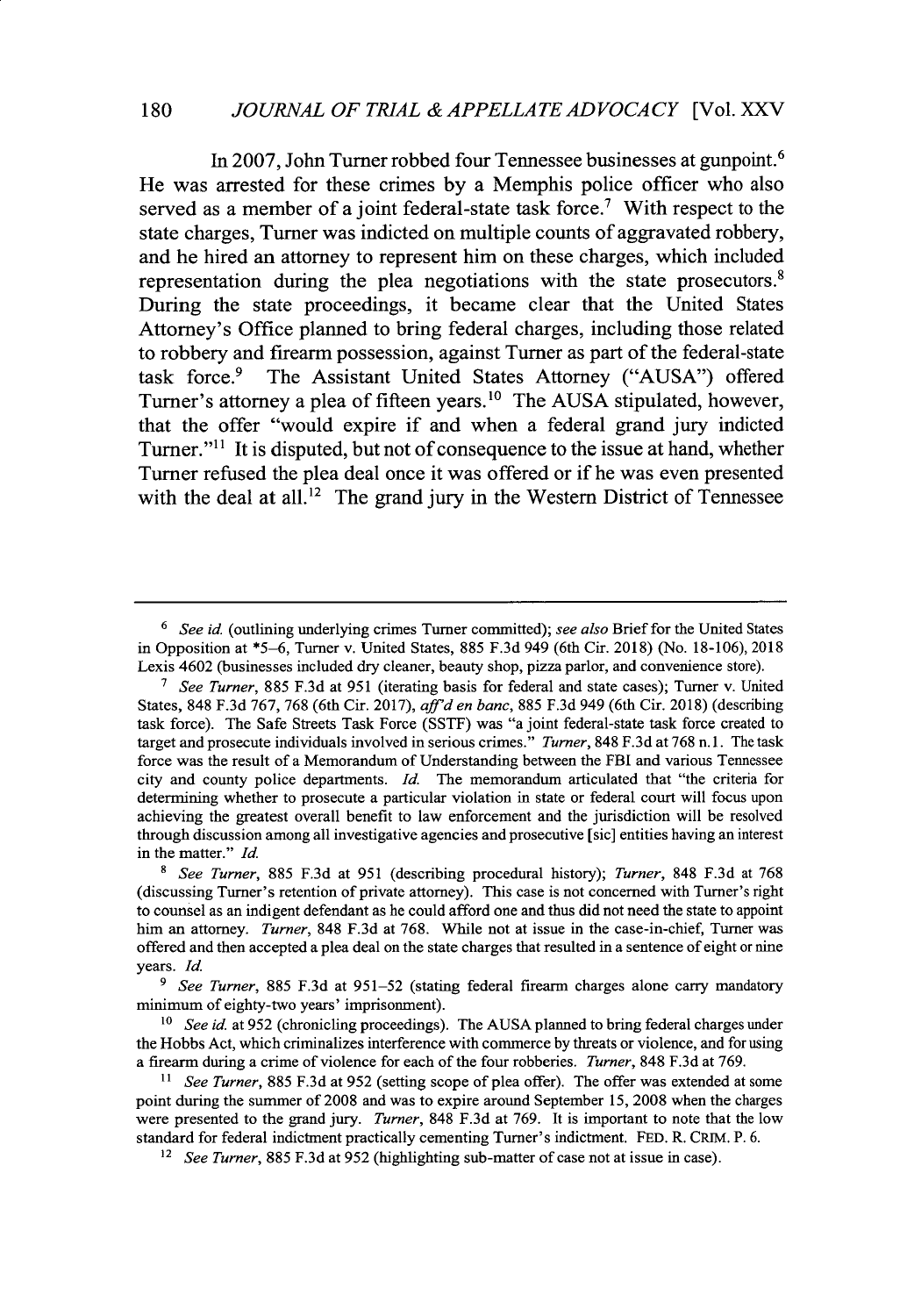indicted Turner in **2008."3** Turner subsequently hired a new attorney who helped him negotiate a plea deal of twenty-five years imprisonment.<sup>14</sup>

In 2012, Turner filed a "motion alleging that his original attorney rendered constitutionally ineffective assistance during [his] federal plea negotiations."15 The district court denied his motion, holding that Turner's Sixth Amendment right to counsel had not yet attached during his preindictment federal plea negotiations; thus, he had no standing to bring a claim for ineffective assistance of counsel.16 On appeal, the United States Court of Appeals for the Sixth Circuit affirmed the lower court's decision.<sup>17</sup> Turner filed a petition for rehearing *en banc*, which the court granted.<sup>18</sup> The court reaffirmed the ruling and held that the Sixth Amendment right to counsel attaches only at or after the initiation of judicial criminal proceedings.19 The right does not attach at any point before the initiation of adversarial judicial criminal proceedings, and therefore the Sixth

**16** *See Turner,* 885 F.3d at 952 (finding no constitutional issue); Turner v. United States, No. 2:12-cv-02266-SHM-dkv, 2015 U.S. Dist. LEXIS 190572, at \*4 (W.D. Tenn. June 8, 2015) (expressing basis for denying claim).

**<sup>17</sup>***See Turner,* 885 F.3d at 952 (articulating procedural posture); Turner v. United States, 848 F.3d 767, 768 (6th Cir. 2017), *aff'den banc,* 885 F.3d 949 (6th Cir. 2018) (affirming district court's denial of evidentiary hearing). The same court decided both cases, one sitting *en banc,* the other as a panel. *Turner,* 885 F.3d at 952; *Turner,* 848 F.3d at 767.

<sup>&</sup>lt;sup>13</sup> *See id.* (describing federal indictment).

<sup>&</sup>lt;sup>14</sup> *See id.* (explaining how Turner waived his right to file direct appeal as part of plea agreement). The ability to appeal is one of the differences between the original plea offer, which Turner would have preferred, and the one he received as a result of the expiration of the first plea offer. *Id.* Turner's sentence will also be followed by three years of supervised release. Brief for the United States in Opposition, *supra* note 6, at **\*5.** Turner was ultimately convicted on four counts of Hobbs Act robbery and one count of carrying and using a firearm during or in relation to a crime of violence. *Id.* at \*4-5.

**<sup>15</sup>** *See* U.S. CONST. amend. VI (stating basis for claim). The Sixth Amendment which states, "in all criminal prosecutions, the accused shall enjoy the right.., to have the Assistance of Counsel for his defence [sic]," was the basis for Turner's constitutional claim. Id.; *see* 28 U.S.C. § 2255(a) (2019) (declaring motion Turner filed); *Turner,* 885 F.3d at 952 (stating motion was filed because of ineffective assistance of counsel). The code states in pertinent part: "[a] prisoner in custody under sentence of a court **...** claiming the right to be released upon the ground that the sentence was imposed in violation of the Constitution.. . may move the court which imposed the sentence to vacate, set aside or correct the sentence." 28 U.S.C. § 2255(a). This type of appeal was not forfeited in Turner's plea acceptance. *Turner,* 885 F.3d at 952.

**<sup>18</sup>** *See Turner,* 885 F.3d at 952 (noting all sixteen circuit judges sat on panel).

**<sup>19</sup>***See id.* at 951 (refusing to overrule precedent). Judicial criminal proceedings commence by way of "formal charge, preliminary hearing, indictment, information, or arraignment." Id. (quoting Kirby v. Illinois, 406 U.S. 682, 689 (1972)). Turner filed a petition for a writ of certiorari which was recently denied by the Supreme Court. Turner v. United States, 885 F.3d 949 (6th Cir. 2018), *cert. denied,* 139 **S.** Ct. 2740 (2019).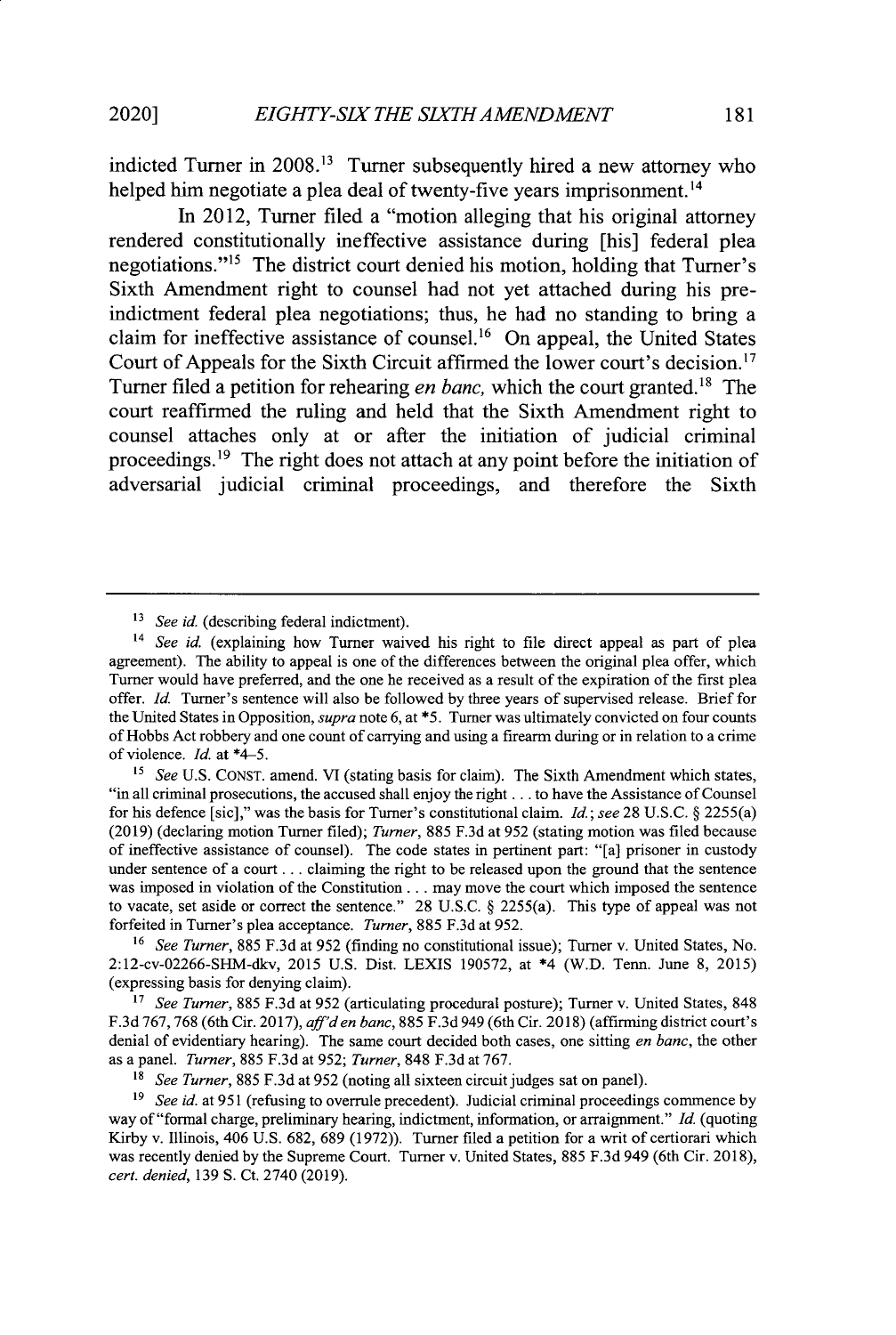Amendment right to counsel does not extend to pre-indictment plea negotiations.<sup>20</sup>

The Sixth Amendment, in the interest of protecting the most vulnerable peoples in the criminal justice system, broadly declares that "the accused" are entitled to "the Assistance of Counsel for his defence [sic]" in "all criminal prosecutions."<sup>21</sup> These cases often come up through the courts under a claim of ineffective assistance of counsel, but there can be no ineffective assistance of counsel if the right to counsel has yet to attach to the proceedings.<sup>22</sup> In applying that right to various scenarios likely unimaginable **by** the Constitution's drafters, the Supreme Court has sought to define key terms and form rules for when and in what instances the right to counsel does and does not attach.<sup>23</sup> This right has been afforded to the criminally accused going as far back as the eighteenth century.<sup>24</sup>

The Supreme Court's attachment rule is guided mostly **by** the "plain language of the [Sixth] Amendment" and identifies the key phases in a proceeding when the right to counsel attaches.<sup>25</sup> This is "only at or after the

<sup>22</sup>*See* Smith v. Ohio Dep't of Rehab. & Corr., 463 F.3d 426, 433 (6th Cir. 2006) ("There can be a constitutional claim of ineffective assistance of counsel only at a stage of the proceedings when there is a right to counsel under the Sixth Amendment."). In the inverse, the court specified that there can be no claim of constitutionally ineffective assistance of counsel where there is no right to counsel. *Id.* at 433 n.4.

<sup>20</sup>*See Turner,* 885 F.3d at 952-53 (highlighting that pre-indictment plea negotiations are not critical stage deserving of Sixth Amendment protection).

*<sup>21</sup> See* U.S. CONST. amend. VI (declaring rights); Johnson v. Zerbst, 304 U.S. 458, **462-63** (1938) (emphasizing rights of life and liberty that Sixth Amendment protects); United States v. Moody, 206 F.3d 609, 618 (6th Cir. 2000) (Wiseman, J., concurring) (aiming to "protect defendants in critical stages of their prosecution"). "[The Sixth Amendment] embodies a realistic recognition of the obvious truth that the average defendant does not have the professional legal skill to protect himself when brought before a tribunal with power to take his life or liberty, wherein the prosecution is presented by experienced and learned counsel." *Zerbst,* 304 U.S. at 462-63.

<sup>23</sup>*See* Pamela R. Metzger, *Beyond the Bright Line: A Contemporary Right-to-Counsel Doctrine,* 97 Nw. U.L. REV. 1635, 1641 (2003) (articulating history and evolution of Sixth Amendment).

*<sup>24</sup> See* Powell v. Alabama, 287 U.S. 45, 60-65 (1932) (discussing historical evolution of right); Gideon v. Wainwright, 372 U.S. 335, 344 (1963) (examining necessity of counsel in criminal proceedings); Laura K. Abel & Max Rettig, *State Statutes Providing for a Right to Counsel in Civil Cases,* 40 **CLEARINGHOUSE** REV. 245, 245-47 (2006) [https://perma.cc/P57W-28DU] (describing states' gradual adoption and application of right to counsel). In the past, not all states permitted the right to all criminal prosecutions, sometimes it was limited to only the more serious crimes, and, further, sometimes only in capital cases. *Powell,* 287 U.S. at 73; *Abel, supra* note 24, at 245-47. The right now applies in federal and state cases alike for all criminal charges, save some misdemeanors, and even in some state civil matters, as well as family law and probate matters. *Abel, supra* note 24, at 245-47.

*<sup>25</sup>See, e.g.* United States v. Gouveia, 467 U.S. 180, 187-89 (1984) ("right to counsel attaches only at or after the time that adversary judicial proceedings have been initiated"); Kirby v. Illinois, 406 U.S. 682, 690-91 (1972) (necessitating scrutiny of every pretrial confrontation); *Powell,* 287 U.S. at 57 (articulating when and in what instances right to counsel attaches).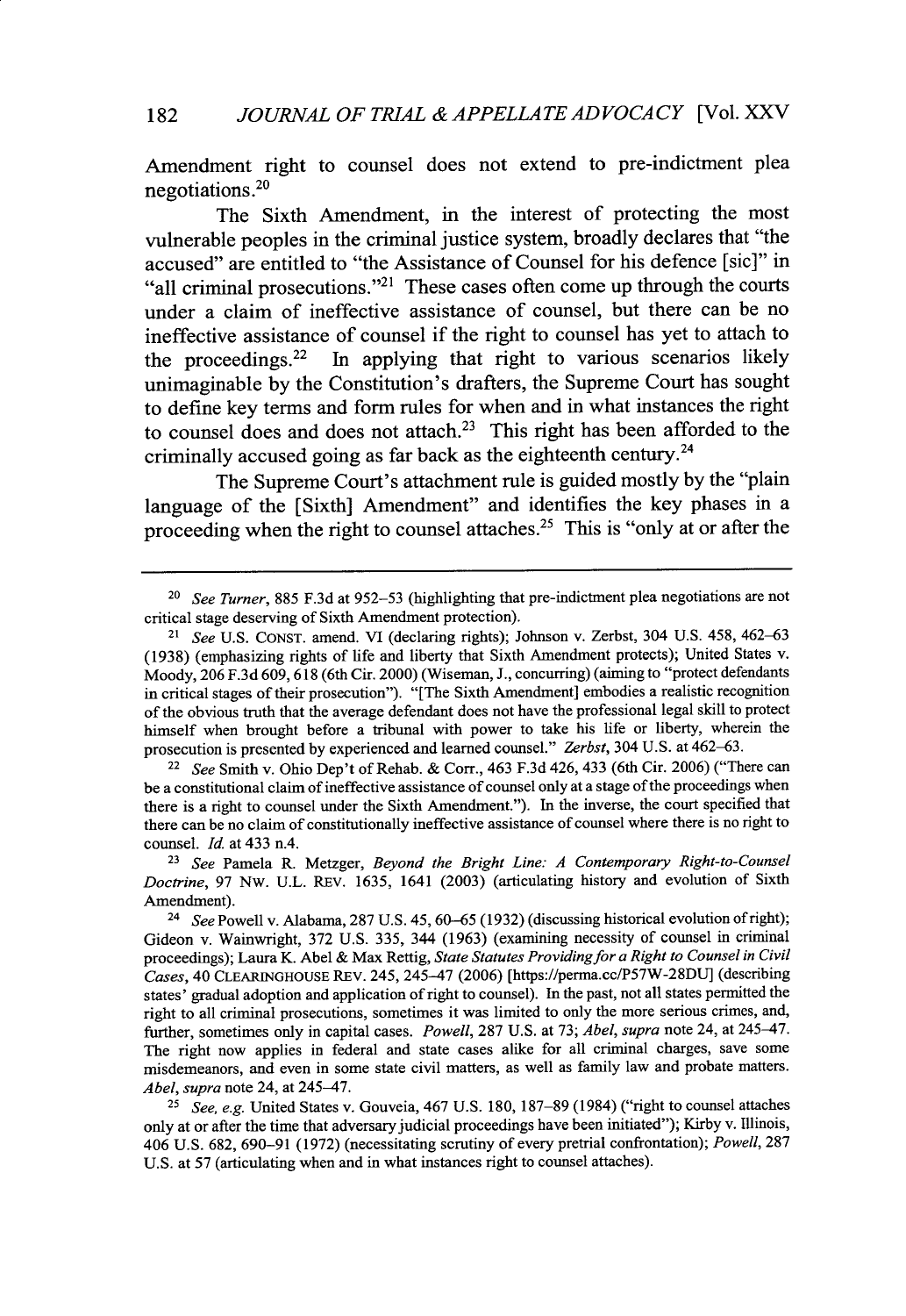time that adversary judicial proceedings have been initiated against" someone, which includes a "formal charge, preliminary hearing, indictment, information, or arraignment. '26 In *Gouveia,* however, the Court warned that there may be some circumstances in which the right to counsel may attach prior to the formal initiation of judicial proceedings.<sup>27</sup> In response, the right to counsel has expanded from its initial limitation of only applying at trial to applying in certain pretrial "trial-like confrontation[s]."<sup>28</sup> This is because the dangers that initially gave birth to the right to counsel were found equally strong and deserving of protection in other critical stages such as postindictment interrogations, post-indictment lineups, and the entry of guilty pleas.29 Courts have speculated as to whether this list is inclusive or exhaustive.<sup>30</sup> In deciding whether to include pretrial proceedings under the Sixth Amendment's umbrella, case law recommends an examination of any pretrial confrontation to determine whether the right to counsel is required in order to preserve the defendant's rights. $31$ 

<sup>28</sup>*See* United States v. Ash, 413 U.S. 300, 338 (1973) (Brennan, J., dissenting) (holding Sixth Amendment right to counsel does not extend to photographic identifications). "[I]n order to be deemed 'critical,' the particular 'stage of the prosecution' under consideration must, at the very least, involve the physical 'presence of the accused,' at a 'trial-like confrontation' with the Government, at which the accused requires the 'guiding hand of counsel. **"'** Id.

<sup>29</sup>*See* Matteo v. Superintendent, SCI Albion, 171 F.3d 877, 892 (3d Cir. 1999) (entertaining idea of expanding attachment issue in Third Circuit). "The right also may attach at earlier stages, when 'the accused is confronted, just as at trial, by the procedural system **...** in a situation where the results of the confrontation might well settle the accused's fate and reduce the trial itself to a mere formality."' Id. (quoting *Gouveia,* 467 U.S. at 189). *See* Wade v. State, No. E2017-02177- CCA-R3-PC, 2018 Tenn. Crim. App. LEXIS 690, at \*34 (Tenn. Crim. App. Sept. 12, 2018) (recognizing plea-bargaining process as critical stage in Tennessee). "[A] precise definition for what constitutes a critical stage does not exist in Tennessee," which shows flexibility and uncertainty in the rule. Id.

*<sup>30</sup>See* Kennedy v. United States, 756 F.3d 492, 493-94 (6th Cir. 2014) (postulating that both pre- and post-indictment plea negotiations deserve Sixth Amendment protection). "Had the Supreme Court erased the line between preindictment and postindictment proceedings for plea negotiations, it surely would have said so given its careful attention to the distinction for interrogations and lineups." Id. at 494.

*<sup>31</sup>See* United States v. Wade, 388 U.S. 218, 262 (1967) (Fortas, J., concurring) (suggesting defendants have Sixth Amendment protection at post-indictment lineups); *but see* Dr. John Olsson, Who *Amended the Amendment?,* 5 AKRON J. CONSTITUTIONAL L. & POL'Y 15, 22 (2014) (suggesting *Kirby* overruled *Wade); see also* Rothgery v. Gillespie Cty., 554 U.S. 191, 208 (2008)

<sup>26</sup>*See Kirby,* 406 U.S. at 688-89; *Powell,* 287 U.S. at 57 (providing specific examples of when right attaches). The Court in *Powell* further noted that failure to provide counsel at trial was also a violation of the Fourteenth Amendment's Due Process Clause. 287 U.S. at 71. *See* United States v. Sikora, 635 F.2d 1175, 1181 n.4 (6th Cir. 1980) (suggesting plea bargaining is "judicial proceeding"). The Federal Rules of Criminal Procedure, which regulate plea bargains, grants judges ultimate supervision over plea bargains and it can be argued "that plea bargaining is itself a judicial proceeding in the sense contemplated by *Kirby."* Id.

<sup>27</sup>*See Gouveia,* 467 U.S. at 193 (Stevens, J., concurring) ("the right to counsel might under some circumstances attach prior to the formal initiation of judicial proceedings").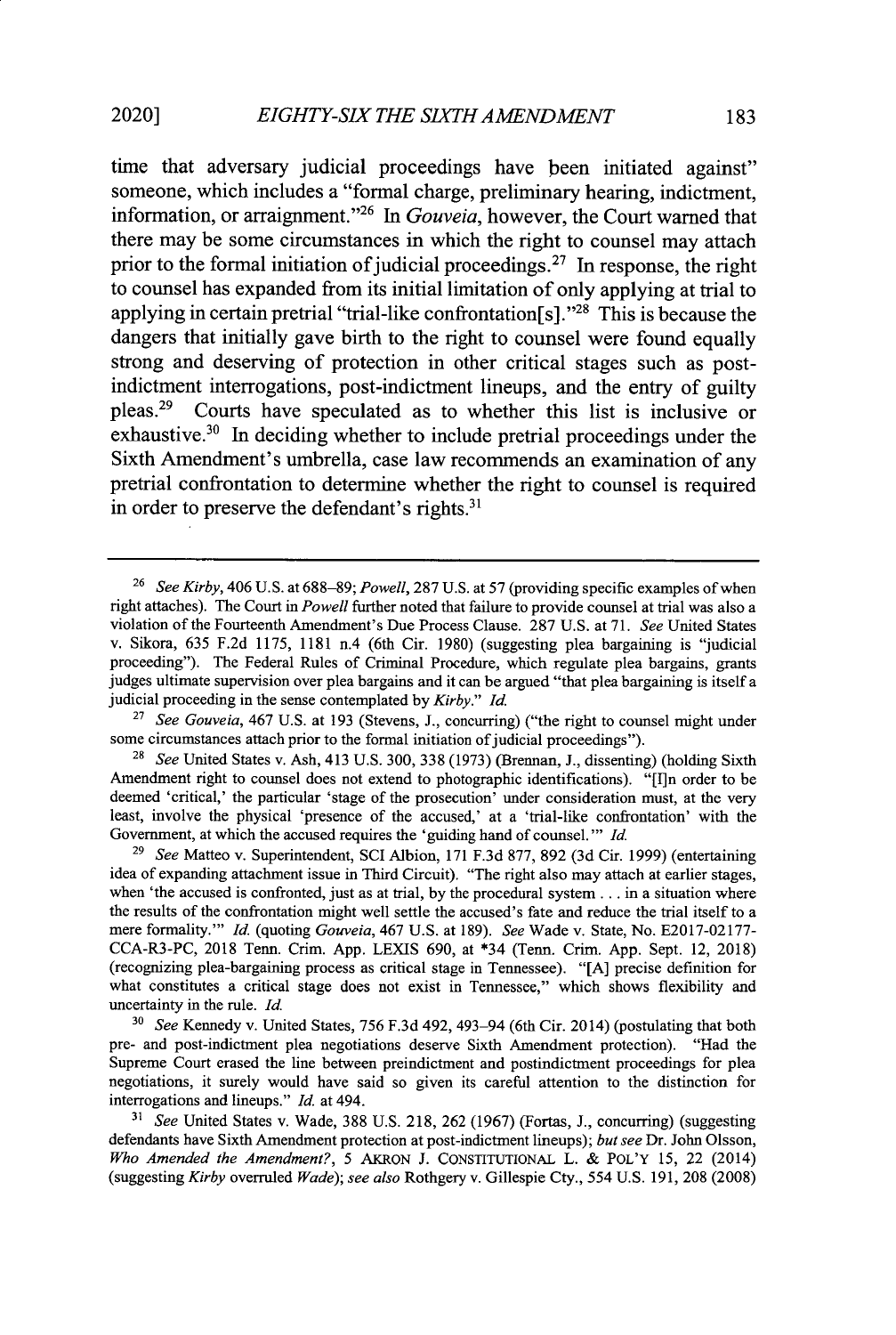Recently, the Supreme Court again extended the Sixth Amendment to encompass another critical stage of the prosecution: plea negotiations.<sup>32</sup> But, in *Kirby v. Illinois,* the Supreme Court held that the Sixth Amendment did not extend to pre-indictment identification even though the same postindictment lineup is treated as a critical stage requiring such protections.<sup>33</sup> The Sixth Circuit follows the bright-line rule defined in *Kirby* and holds that the Sixth Amendment right to counsel does not attach until the "initiation of judicial criminal proceedings" and so the pre-indictment plea offer is not

**<sup>32</sup>***See* Missouri v. Frye, 566 U.S. 134, 144 (2012) (requiring right to counsel during plea negotiations to criminal defendants); Lafler v. Cooper, 566 U.S. 156, 162 (2012) (designating plea negotiations as critical stages deserving right to counsel). In these cases, though, the defendants were already indicted when they were offered their plea deal. *Frye,* 566 U.S. at 138; *Lafler, 566* U.S. at 156. The Court in *Frye* highlighted that a significant amount of convictions end as a result of a plea entry which makes them a central part of the criminal justice system. 566 U.S. at 143. For many defendants, this makes the negotiation of a plea, and not the trial, the critical stage of the prosecution. *Id.* at 144. For those who accept a plea offer, the negotiation and acceptance of that plea is the only time at which assistance of counsel can be beneficial to them. *Id.* Additionally, post-indictment plea negotiations are protected by the right to counsel even if the negotiations have no effect on the fairness of the conviction. Kennedy v. United States, 756 F.3d 492, 493 (6th Cir. 2014) (stipulating neither *Lafler* nor *Frye* answered whether right to counsel attached in preindictment plea negotiations).

*<sup>33</sup>See Kirby,* 406 U.S. at 690-91 (limiting scope of Sixth Amendment). When a suspect has yet to be "formally charged with a criminal offense,.... the appropriate constitutional balance" is struck when "the right of a suspect to be protected from prejudicial procedures" is balanced against "the interest of society in the prompt and purposeful investigation of an unsolved crime." *Id.* at 691. *But see* United States v. Sikora, 635 F.2d 1175, 1181 (6th Cir. 1980) (Wiseman, J., dissenting) ("right to counsel should begin with the commencement of plea bargaining in those rather unusual cases where plea bargaining precedes formal charges").

<sup>(</sup>describing how Sixth Amendment attachment is determined); United States v. Ash, 413 U.S. 300, 313 (1973) (noting Court called for "examination" of event to determine defendant had Sixth Amendment protection); Kirby v. Illinois, 406 U.S. 682, 689-91 (1972) (determining right to counsel was result of careful evaluation of facts and circumstances). When determining whether there has been attachment, the critical question is "whether the machinery of prosecution was turned on," and not by whom. *Rothgery, 554* U.S. at 208. *Rothgery* implied that a prosecutorial action, such as filing information with the court, while not a critical stage, may still constitute attachment of the right to counsel. *Id.* at 212. *See* David C. Dearborn, *"You Have the Right to an Attorney, " but Not Right Now: Combating Miranda 's Failure by Advancing the Point of Attachment Under Article MI of the Massachusetts Declaration of Rights,* 44 SUFFOLK U. L. REV. 359, 363 (2011) (suggesting Sixth Amendment right to counsel attaches moment *Miranda* warnings are required).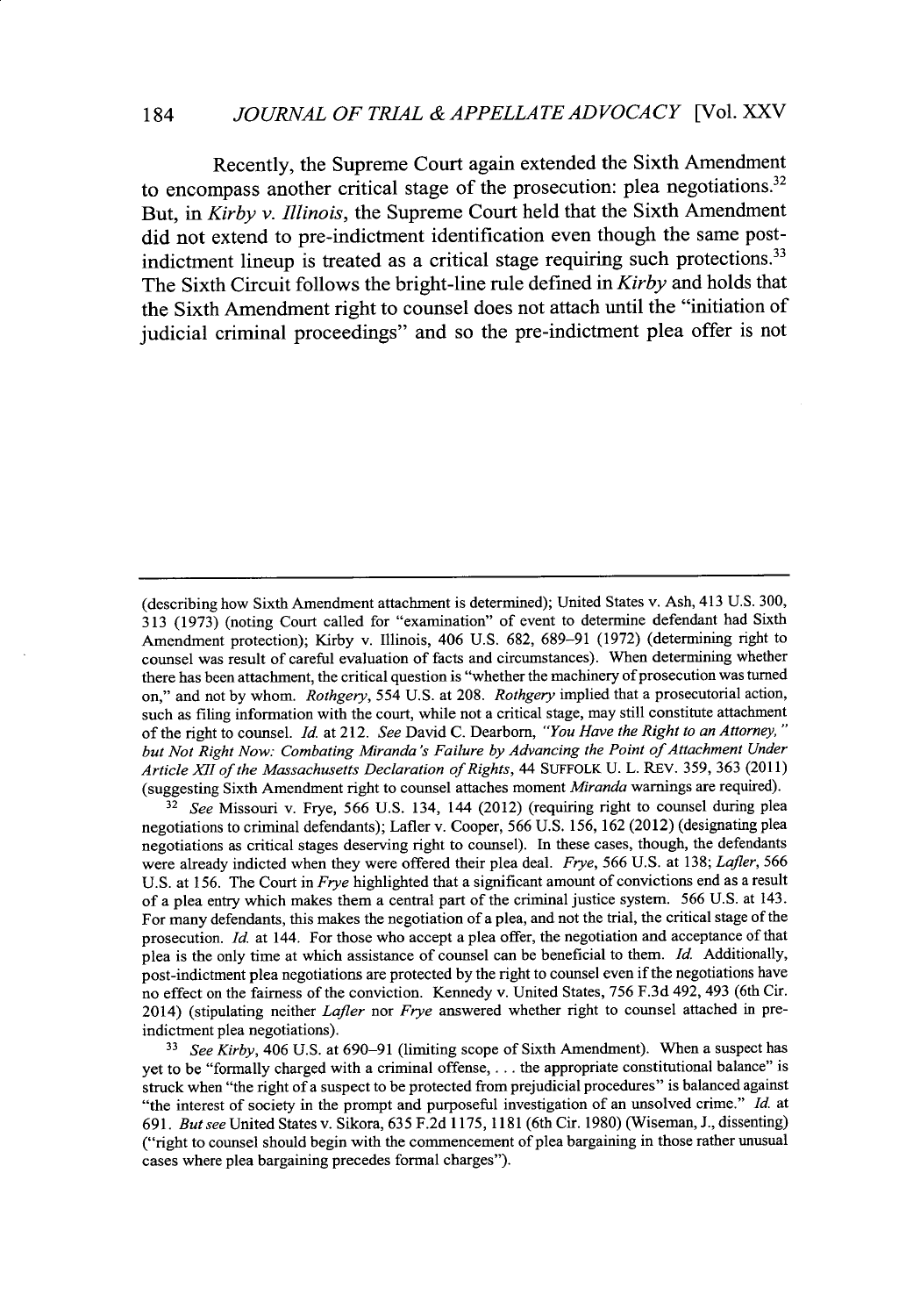deserving of constitutional protection.<sup>34</sup> Many courts at all levels have hinted and urged for an expansion of the right to counsel.<sup>35</sup>

*In Turner v. United States,* the Sixth Circuit applied the precedent and upheld the Supreme Court's established bright-line rule that the Sixth Amendment right to counsel does not extend to pre-indictment plea negotiations.36 The court reasoned that while plea negotiations are critical

<sup>35</sup> See United States v. Giamo,  $665$  F. App'x 154, 156–57 (3d Cir. 2016) (hinting right to counsel extends to pre-indictment negotiation of plea). While this case was ultimately decided under another question, the court held that the defendant could not prove he would have accepted the plea agreement as offered and overlooked the question of whether defendant's attorney's assistance at this stage, a pre-indictment plea negotiation, was required by the Sixth Amendment. *Id.* at 157; *see* Perry v. Kemna, 356 F.3d 880, 895-96 (8th Cir. 2004) (explaining that right to counsel may attach before government files charges); Roberts v. Maine, 48 F.3d 1287, 1290-91 (1st Cir. 1995) (determining when right to counsel attaches); United States v. Larkin, 978 F.2d 964, 969 (7th Cir. 1992) (suggesting right attaches prior to formal commencement if government's focus switched from investigatory to accusatory). "By its very terms, [the Amendment] becomes applicable only when the government's role shifts from investigation to accusation. For it is only then that the assistance of one versed in the 'intricacies ... of law,' is needed **.. "** Moran v. Burbine, 475 U.S. 412, 430 (1986) (quoting *United States v. Cronic,* 466 U.S. 648, 656 (1984)). *See* Ex parte Burford, 7 U.S. 448, 453 (Cir. Ct., D. Penn 1806) (holding Sixth Amendment rights applied even though accused had not yet been formally charged); United States v. Moore, 26 F. Cas. 1308, 1309 (D. Pa. 1801) ("[A] 'public prosecution,' . **.** . is instituted and commenced when the party, by process, or otherways, is brought before a court or magistrate, and on information or proof is held to answer. The subsequent indictment is but a continuation of the prosecution so begun."); Allen v. State, 10 Ga. 85, 90-91 (1851) (highlighting when rights attach to defendants' pre-indictment); Alexis Berglund, Comment: *Turner-ing over a New Leaf: Precharge Plea Negotiations as a Critical Stage for the Purpose of the Sixth Amendment Right to Counsel,* 59 B.C. L. REv. E. SupP. 188, 199 (2018) ("plea negotiation process is adversarial").

[S]o soon as a party is charged with a crime and bound to answer, or committed for it, that it becomes then, a public prosecution, and that the indictment is but a continuation of it; and that from that stage of it he is entitled to compulsory process for his witnesses.

## *Allen,* 10 Ga. at 91.

**<sup>36</sup>***See* Turner v. United States, 885 F.3d 949, 951 (6th Cir. 2017) (affirming precedent). *But see* Steven J. Mulroy, *The Bright Line's Dark Side: Pre-Charge Attachment of the Sixth Amendment Right to Counsel,* 92 WASH. L. REv. 213, 241-42 (2017) (disregarding bright-line rule for broader, more workable rule). Mulroy proposed that the right attaches whenever a "prosecutor is involved in substantive communications with a defendant" including "pre-charge plea and other negotiations; subpoenaed grand jury testimony; pretrial depositions; .. **.** and similar situations." *Id.* at 213.

*<sup>31</sup>See* United States v. Moody, 206 F.3d 609, 615-16 (6th Cir. 2000) (following precedent, begrudgingly). The court writes extensively on its desire to stray from the precedent and urges the Supreme Court to revise the bright-line rule. *Id.* The court suggests that when a formal plea has been offered for a specific offense and a specific sentence, the "adverse positions of the government and suspect have solidified." *Id.* "[I]t seems a triumph of the letter over the spirit of the law to hold that [the accused] had no right to counsel in his decision to accept or deny the offered plea bargain only because the government had not yet filed formal charges." *Id.* at 616.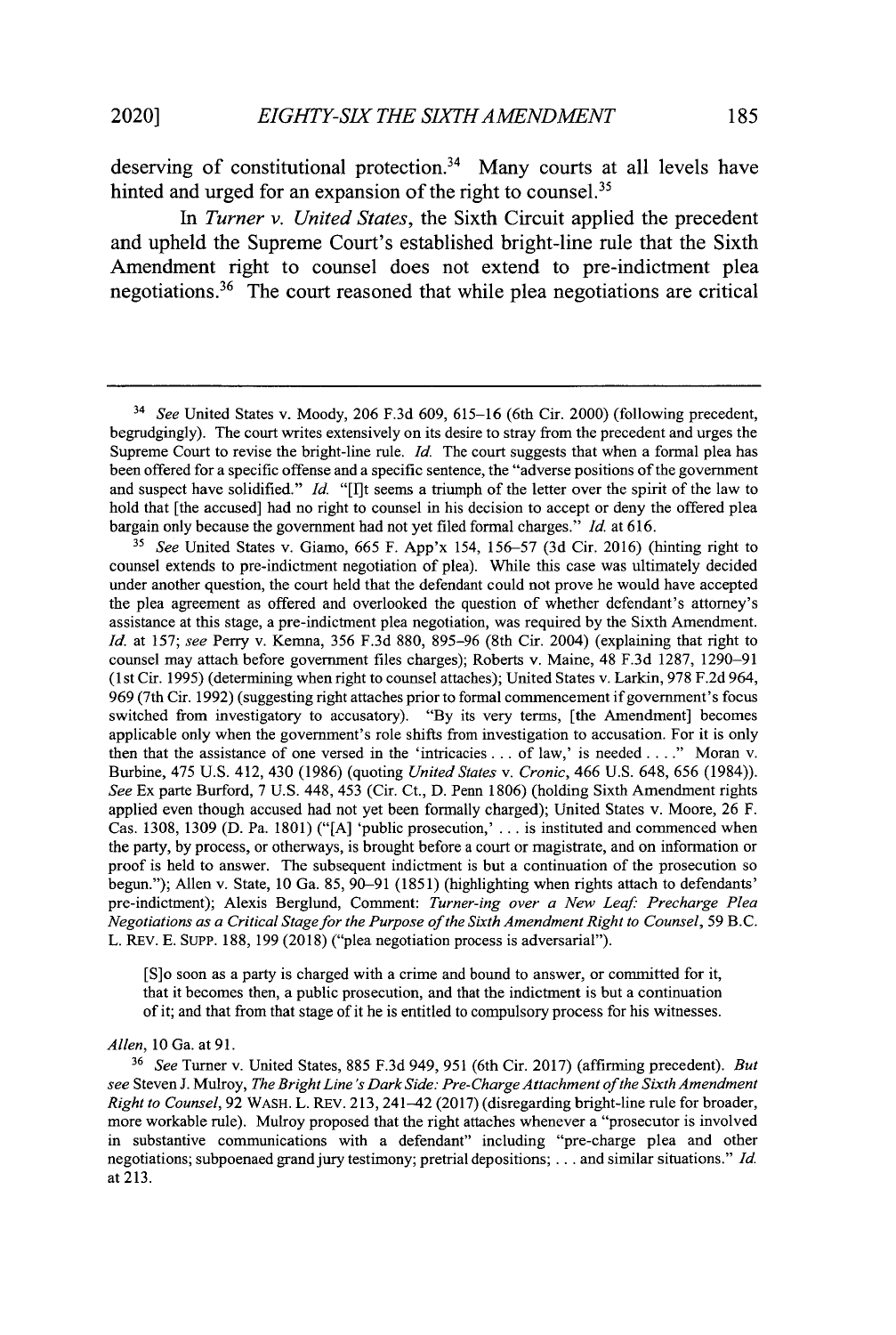stages of prosecution, they are still subject to the attachment rule.<sup>37</sup> The court rejected attempts to soften the line between the "critical stage question" and the "attachment question" concluding that these inquiries must be kept distinct.<sup>38</sup> These separate questions, while both important in determining whether an accused is entitled to counsel, are the reason that some postindictment proceedings deserve protection and that same proceeding, occurring pre-indictment, is not entitled to protection.<sup>39</sup>

The court held steadfast in their application that the Sixth Amendment "attaches only at or after... adversary judicial proceedings

**<sup>38</sup>***See Turner,* 885 F.3d at 953 (rejecting argument that preindictment and postindictment plea negotiation stages should be treated equally); *Rothgery,* 554 U.S. at 211-12 (explaining difference between questions). "Once attachment occurs, the accused **...** is entitled to the presence of appointed counsel during any 'critical stage' of the postattachment proceedings **...."** *Rothgery,* 554 U.S. at 212. Thus, even post attachment, there will still be instances in which counsel's presence is not required at certain proceedings. *Id.*

**'9** *See* Kirby v. Illinois, 406 U.S. 682, 689-90 (1972) (refusing to offer assistance of counsel during pre-indictment lineup); Massiah v. United States, 377 U.S. 201, 205-06 (1964) (declining to impose per se rule regarding critical stage question); *Turner,* 885 F.3d at 953 (enumerating pretrial "trial-like confrontations" that are just as perilous as post-indictment confrontation). "The initiation of judicial criminal proceedings is far from a mere formalism." *Kirby,* 406 U.S. at 689. *See also* Brandon K. Breslow, *Signs of Life in the Supreme Court's Uncharted Territory:* **Why** *the Right to Effective Assistance of Counsel Should Attach to Pre-Indictment Plea Bargaining,* 62 FED. LAW. 34, 38-39 (2015) (proposing right to counsel should attach to all plea negotiations, pre or post-indictment alike); James S. Montana & John A. Galotto, *Right to Counsel: Courts Adhere to Bright-Line Limits,* 16 CRIM. **JUST.** 4, 12 (2001) (postulating right to counsel should attach at critical pre-indictment stages, such as plea bargaining).

**<sup>37</sup>***See Turner,* 885 F.3d at 953 (differentiating facts in *Turner* from those in *Frye* and *Lafler).* A defendant has no constitutional right to a plea offer and no guarantee that a judge will accept a plea offer. *See* Robert E. Scott & William J. Stuntz, *Plea Bargaining as Contract,* 101 YALE L.J. 1909, 1916 (1992) ("[T]here is a choice between (1) a right (that may be bought and sold) to an elaborate trial, and (2) an inalienable right to a more casual trial process."); *see also* Mulroy, *supra* note 36, at 217-18 (highlighting commonality of facts giving rise to *Turner).* Instances in which there is a simultaneous or preceding pre-indictment plea offer will become more common, making it harder to justify not extending the right to counsel to those instances. Mulroy, *supra* note 36, at 217-18. Mandatory sentencing and sentencing guidelines are another evolving area of the law which has and will continue to influence the importance and application of the Sixth Amendment right to counsel. Metzger, *supra* note 23, at 1658. Laws in these areas place a unique importance on the charges presented by the prosecutor, and an unrepresented defendant in these pre-indictment proceedings could be seriously disadvantaged. **Id.** at 1663-64. Similarly, a lawyer's assistance in seeking a reduced sentence for cooperating with the government is equally important in the presentencing and post-sentencing phases. *Id.* at 1668. Recently in *Maslonka v. Hoffner,* the Sixth Circuit faced a similar, yet distinct, issue also unimaginable prior to the ratification of the Sixth Amendment. 900 F.3d 269, 278-79 (6th Cir. 2018). That is, "whether or not cooperation with federal authorities is considered part of the critical stage of state plea negotiations where **...** a state plea offer hinges on that federal cooperation." *Id*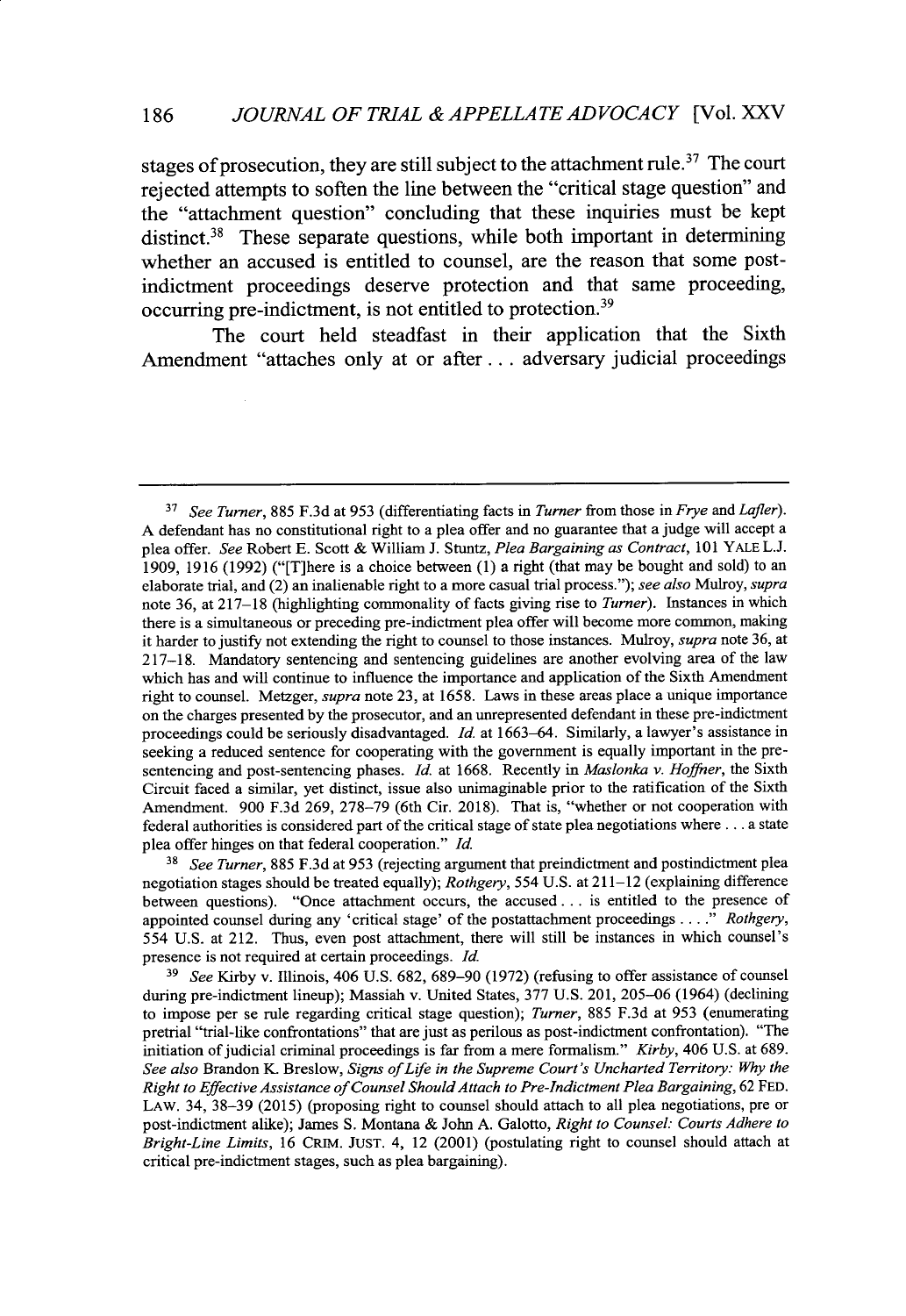have been initiated."<sup>40</sup> The court refused to expand the scope of the right to counsel as some lower courts and other circuits have suggested.<sup>41</sup>

There are a number of alternative rule formulations that would better serve those accused in pre-indictment scenarios that are similar to the rule formulations that give defendants protection in post-indictment proceedings.<sup>42</sup> Additionally, there are valid concerns that the current brightline rule lends itself to "prosecutorial manipulation."43 Prosecutors may be tempted to delay issuing a formal indictment with the intent that the unprotected, unadvised accused will quickly accept a plea deal.<sup>44</sup> To remedy this, when determining a critical stage, the court should consider whether: **(1)** the government made its intent to prosecute known "either formally or through informal means, such as grand jury investigation, plea bargaining, or pre-charge discussions with the suspect or with defense counsel," (2) formal charges would have followed if discussions broke down between the parties, and **(3)** "it is a temporal fortuity that the case falls outside the traditional... critical stage."  $45$  In *Turner*, the prosecution intended to move forward with formal charges as evidenced **by** the plea offer and the

*<sup>41</sup>See Turner,* 885 F.3d at 953-54 (denying existence of circuit split); *but see* Mulroy, *supra* note 36, at 230-33 (indicating First, Third, and Seventh Circuits and some state courts proposed bright-line rule alternatives).

<sup>42</sup>*See Turner,* 885 F.3d at 983-84 (Stranch, J., dissenting) (insisting on "flexible, fact-specific analysis" of criminal confrontations to determine Sixth Amendment applicability); Mulroy, *supra* note 36, at 241-42 (suggesting alternative application of rule would fairly benefit accused); *see also Kirby,* 406 U.S. at 690-91 (articulating current rule).

<sup>43</sup>*See Turner,* 885 F.3d at 983 (Stranch, J., dissenting) ("[P]rosecutors can simply delay indicting people to extract unfavorable and uncounseled plea agreements."); Mulroy, *supra* note 36, at 233 (noting but for prosecutor's delay in filing charges, defendants entitled to effective assistance).

*<sup>44</sup>See* Mulroy, *supra* note 36, at 247-48 (describing prosecutor's incentives in delaying indictment); *see also* Metzger, *supra* note 23, at 1690 (recognizing demerits of current application of right to counsel). "[T]he absence of counsel will give the government an unfair advantage or... determine the outcome of the proceeding.... [T]he government may well commit itself to prosecuting but delay filing a formal charge." Metzger, *supra* note 23, at 1690.

<sup>45</sup>*See* Metzger, *supra* note 23, at 1690 (highlighting potential prosecutorial manipulation proposed rule would protect against). This formulation of the rule would not harshly exclude preindictment situations, post-sentence cases, and situations where there was "inadvertent or deliberate manipulation of the process in order to circumvent the defendant's right to appointed counsel." *Id.*

*<sup>4</sup>o See* United States v. Gouveia, 467 U.S. 180, 187 (1984) (failing to broaden applicability of Sixth Amendment right to counsel); *Turner,* 885 F.3d at 953 (articulating when Sixth Amendment protections initiate). The dubitably concurring Judge Bush suggested the question of attachment turns on the definitions of "accused" and "criminal prosecution," as used in the text of the Sixth Amendment, and embarked on a thorough historical analysis of the terms to determine their meaning at the time the Sixth Amendment was ratified. *Turner,* 885 F.3d at 956 (Bush, J., concurring). Attachment is triggered in two instances: "a formal charge from the prosecutor, either in the form of an indictment or information; or **...** an appearance before a judge, as in arraignment or first appearance." Mulroy, *supra* note 36, at 215.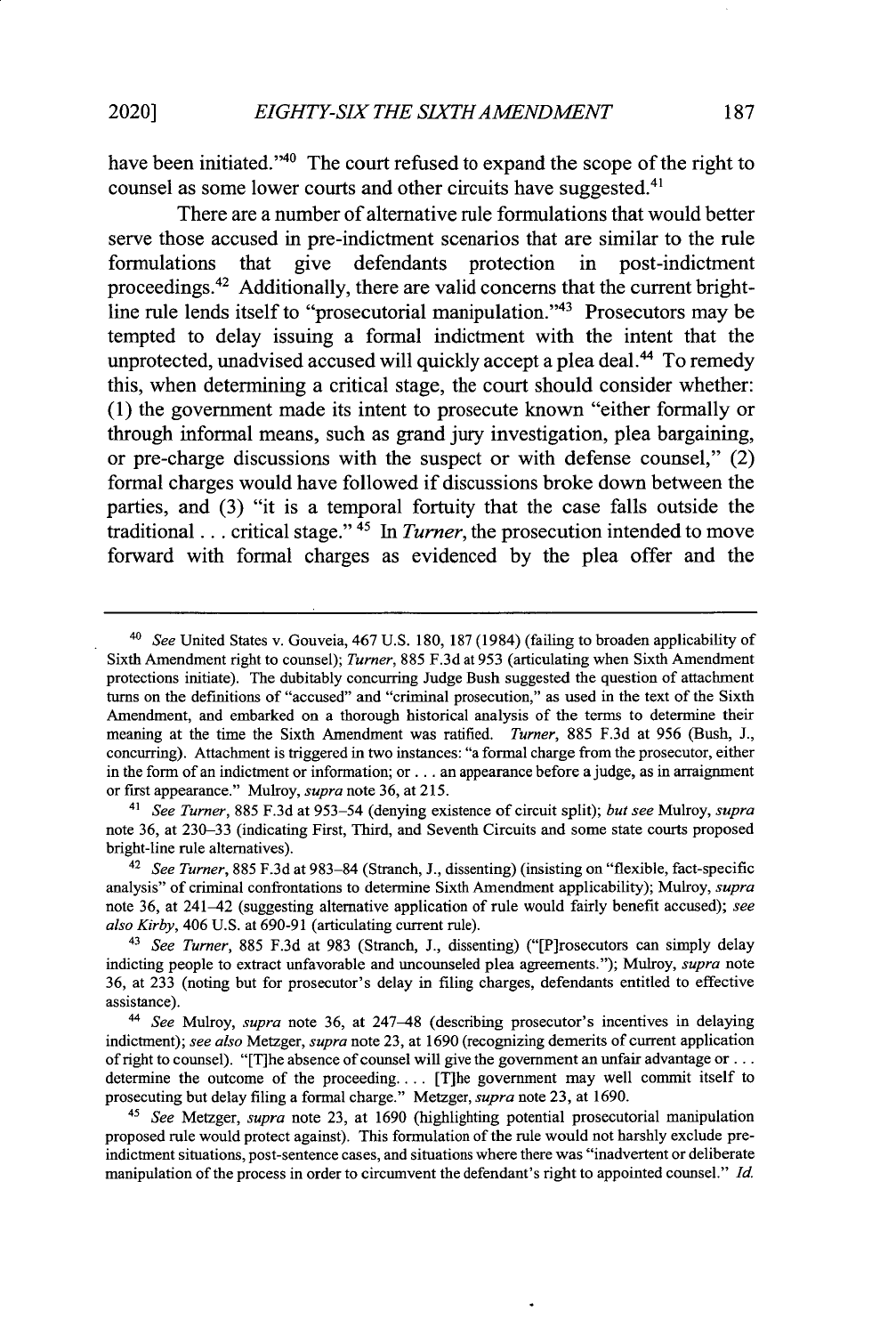associated expiration date.<sup>46</sup> Suggesting the case may not go forward because the grand jury had not indicted the accused-as was the case in *Turner*—merely because the grand jury was not yet presented with the case offers the defendant a warped sense of security, exemplifying why counsel is necessary in complicated proceedings such as these.<sup>47</sup> There is blatant prosecutorial manipulation present when these tactics are used to coerce an accused into accepting a plea offer.<sup>48</sup>

Another proposed rule suggests the right to counsel pivots either on the involvement of law enforcement or on the defendant's direct interaction with prosecutors regarding substantive aspects of his or her case.<sup>49</sup> Undeniably, the plea offer was a substantive aspect of Turner's case; in fact, it was his *whole* case.<sup>50</sup> Additionally, the court presumes the right to counsel applies where a "proceeding carries a risk of substantial potential prejudice."<sup>51</sup> Plea offers are a powerful tool of the justice system and their

[N]egotiations on cooperating with the investigation in exchange for immunity; negotiations on the surrender of a wanted person; negotiations on the turning over of potentially incriminating evidence; and negotiations on the terms under which someone will take the police to point out something (like the location of a body) .... [C]ommunications concerning the grand jury testimony of the suspect, or depositions taken in preparation for trial ....

Id. at 241; *see also* Metzger, *supra* note 23, at 1690-91 (describing how interactions with police can present collateral consequences unknown to layperson). Metzger suggests defendants are entitled to protection when confronted with "intricacies of the criminal procedure system that may be 'mysterious, intricate and complex," such as interactions with pretrial service officers or probation officers, in situations like a lineup, for example. Metzger, *supra* note 23, at 1690-91.

*'0 See Turner,* 885 F.3d at 955; Scott, *supra* note 37, at 1912 ("[Plea bargaining] is not some adjunct to the criminal justice system; it *is* the criminal justice system.").

**51** *See* Metzger, *supra* note 23, at 1691 (suggesting right to counsel should attach when effects of proceeding are irrevocable).

<sup>46</sup>*See Turner,* 885 F.3d at 952 (commenting AUSA planned to bring charges and offered plea with pending expiration date).

<sup>47</sup>*See* Scott, *supra* note 37, at 1909-10 (describing popularity of plea bargaining process).

<sup>48</sup>*See* Metzger, *supra* note 23, at 1690 (highlighting courts can find either inadvertent or deliberate prosecutorial manipulation).

<sup>49</sup>*See* Mulroy, *supra* note 36, at 233-34 (suggesting another application of rule that Sixth Amendment right attaches when defendant interacts with prosecutor). Law enforcement's interactions with suspects, are often just that-interactions-because law enforcement cannot initiate proceedings in the same way a prosecutor can. *Id.* at 235-36. As such, a suspect is arguably not yet an "accused" as the Sixth Amendment intended. **Id.** Furthermore, once a prosecutor becomes involved, it is evident that the inquiry has turned from fact-finding police work to adversarial, prosecutorial work. *Id.* at 231-32. This proposed rule is open-ended and, in application, would extend to the following situations and more: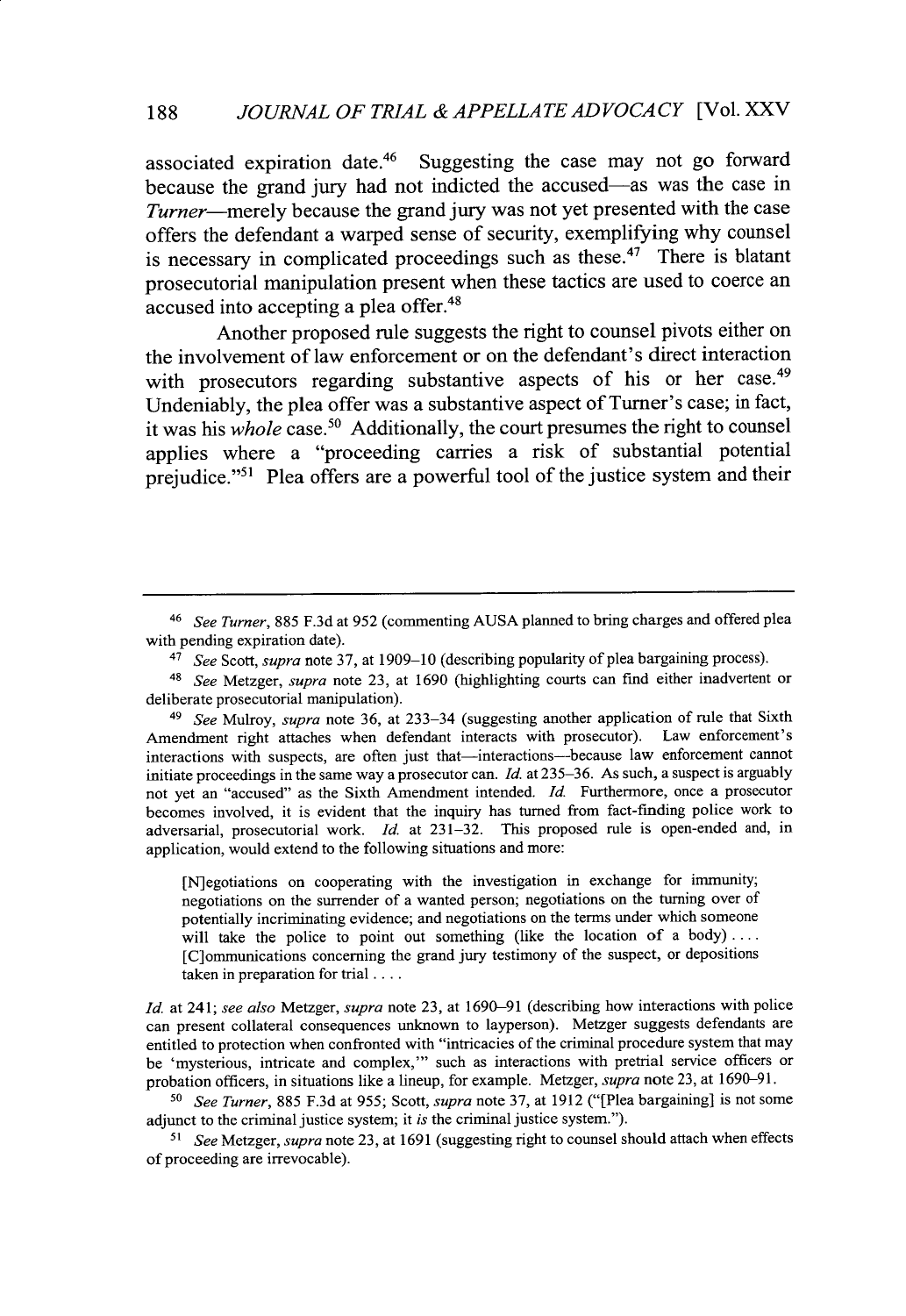use should still be encouraged but in a manner the Constitution envisioned, which is what these proposed rules seek to achieve.<sup>52</sup>

**A** workable solution would allow the attachment question and is the critical stage question to be asked in an interchangeable order.<sup>53</sup> As it operates now, the question of whether an aspect of the prosecution is a critical stage follows, somewhat naturally, after the determination that the Sixth Amendment attached to the prosecution.<sup>54</sup> But, this order advanced the improper notion that a defendant would not face a critical stage of the prosecution prior to traditional attachment. **If** courts instead adopt the idea that there may be instances when a critical stage can occur before a "formal charge, preliminary hearing, indictment, information, or arraignment," defendants will be given a chance at a just and equitable proceeding.<sup>56</sup> This allows the law to evolve as the courts consider new questions and issues that were unimaginable when the Sixth Amendment was ratified, or even when the controlling precedent was decided nearly forty years ago.<sup>57</sup> Ultimately,

<sup>54</sup>*See Turner,* 885 F.3d at 956-63 (Bush, J., concurring) (embarking on thorough historical analysis of terms "accused" and "criminal prosecution").

**55** *See id.* at 981 (Stranch, J., dissenting) (suggesting pre-indictment plea negotiations contain underpinnings of adversarial judicial proceedings). "But while criticality and attachment are distinct concepts, there is overlap between the factors used to analyze them, such as adversity." **Id.** (citation omitted).

**57** *See Turner,* 885 F.3d at 965 (Bush, J., concurring) (reminding that Supreme Court routinely applies founding-era precepts to then-unknowable modem-day scenarios); Mulroy, *supra* note 36, at **217-18** (exemplifying how changed rule benefits accused via new procedural methods). In his concurrence, Judge Bush also noted that the framers had "no understanding of modem-day charge

<sup>52</sup> *See Turner,* 885 F.3d at 965 (Bush, **J.,** concurring) (summarizing what constitutional framers intended by enacting Sixth Amendment); *see also* United States v. Sikora, 635 F.2d 1175, 1182 (6th Cir. 1980) ("It should be emphasized again that this is not a major or even a particularly significant extension of Sixth Amendment protection, because in most cases formal proceedings would have begun before plea bargaining commences.").

**<sup>53</sup>***See Turner,* 885 F.3d at 968 (Clay, J., concurring) (suggesting critical stage question is just as important as attachment question). This idea is presumptively foreclosed by *Gouveia,* but the Court never considered the question of whether the right attaches in pre-indictment plea negotiations. United States v. Gouveia, 467 U.S. 180, 187-92 (1984); *see* Kennedy v. United States, 756 F.3d 492, 493 (6th Cir. 2014) (admitting issue would be one of first impression for Supreme Court). In *Turner*, the dissent advocates that the court ought to "scrutinize [the] formal federal plea offer to determine whether it marked the initiation of adversary judicial proceedings." 885 F.3d at 980 (Stranch, J., dissenting). In other words, the court should consider whether the critical plea offer stage triggered the attachment of the right to counsel. **Id.**

<sup>56</sup>*See* Kirby v. Illinois, 406 U.S. 682, 689 (1972) (suggesting Sixth Amendment is invoked when adversarial positions solidify and defendant finds he needs counsel); *see also* Metzger, *supra* note 23, at 1689 (suggesting softened approach to critical stage question). A court could find a critical stage by evaluating the following procedural stages identified by the Supreme Court: "(1) adversariness-in-fact between the individual and the prosecution ('adversariness-in-fact'); (2) complexity in the procedural stage in question ('complexity'); and (3) potential prejudice to the individual, which prejudice can be countered by providing counsel ('prejudice/benefit')." Metzger, *supra* note 23, at 1689.